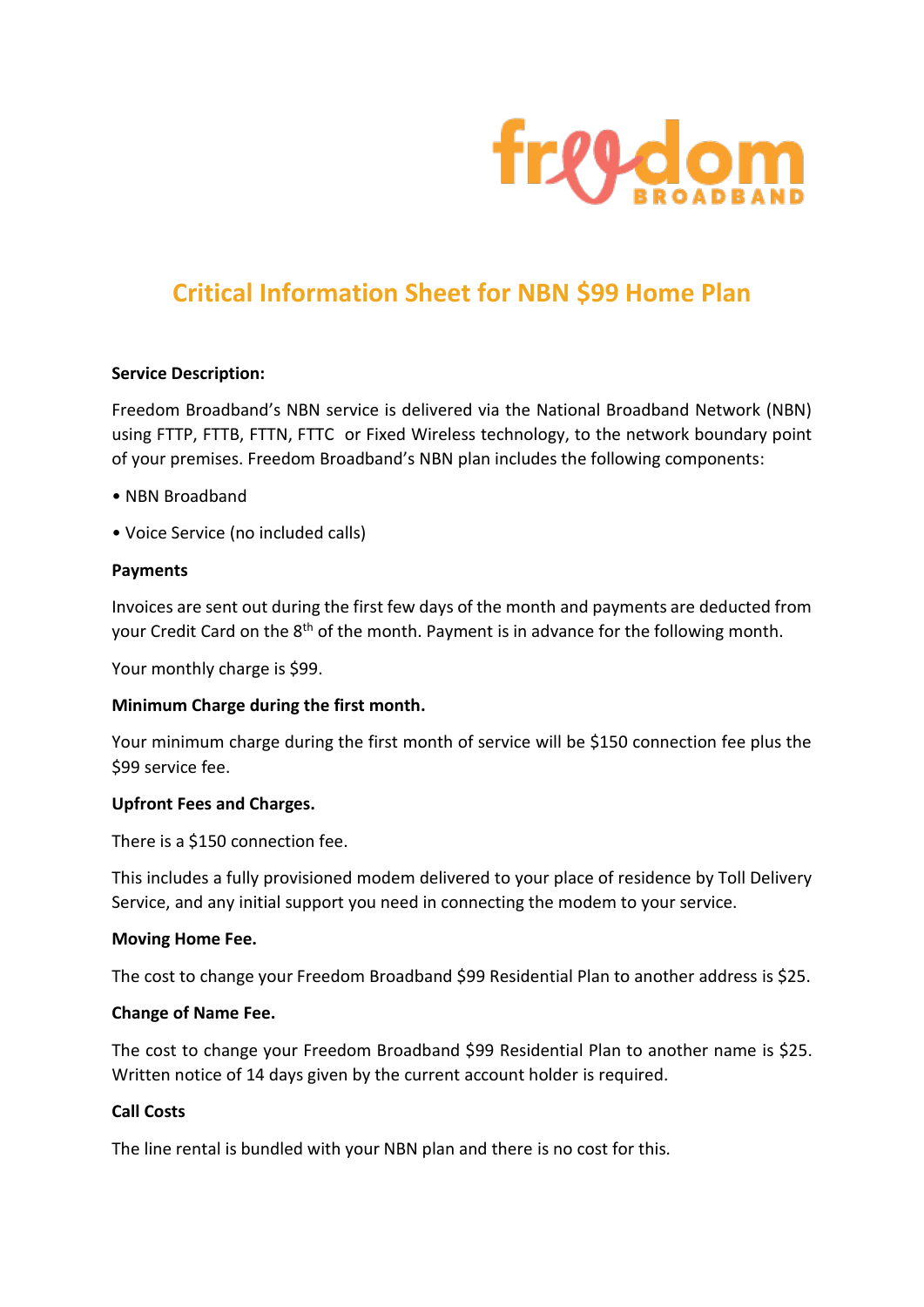Local calls 25c – untimed Mobile calls 34c per minute

13/1300 35c untimed

# **Monthly Data Quota**

There is no monthly data quota. Freedom Broadband's NBN plans have unlimited download and upload data limits.

# **Availability**

The NBN Bundle is available at selected coverage areas and subject to infrastructure availability at customer's premises.

To check for availability, please use the address checker here. (Link to NBNco)

# **Change of Plan**

You can change your plan either up or down with 30 days' notice. There is no cost for this change.

You cannot separately cancel either component (NBN Broadband or Voice Service). Cancellation will cease both services.

# **Typical NBN Speeds**

Typical Evening Download Speed is subject to change and is measured between 7pm and 11pm. Actual throughput speeds may be slower and could vary due to various factors including type/source of content being downloaded, hardware and software configuration, the number of users and performance of interconnecting infrastructure not operated by Freedom Broadband. Devices connected by Wi-Fi may experience slower speeds than those connected by Ethernet cable. For FTTB, FTTN and FTTC customers, we will inform you of your maximum line sync speed once available. If you are on a higher speed NBN plan, you have the option to downgrade to a lower speed plan without any penalties.

The typical evening speed on the \$99 plan is……

# **Equipment Required**

If you do not already have the required NBN infrastructure installed at your premises, you or an authorised person over 18 years of age will be required to be home on the day of installation for a technician visit. If we find that you will require a technician visit to perform the installation, we will advise you of the date and time after registration.

Freedom Broadband will provide you with a provisioned modem as part of the \$150 connection fee. To be provided a working Voice Service, you need a standard phone handset (approved for use in Australia) and you must choose the option with Freedom Broadband.

## **Inclusions and Exclusions**